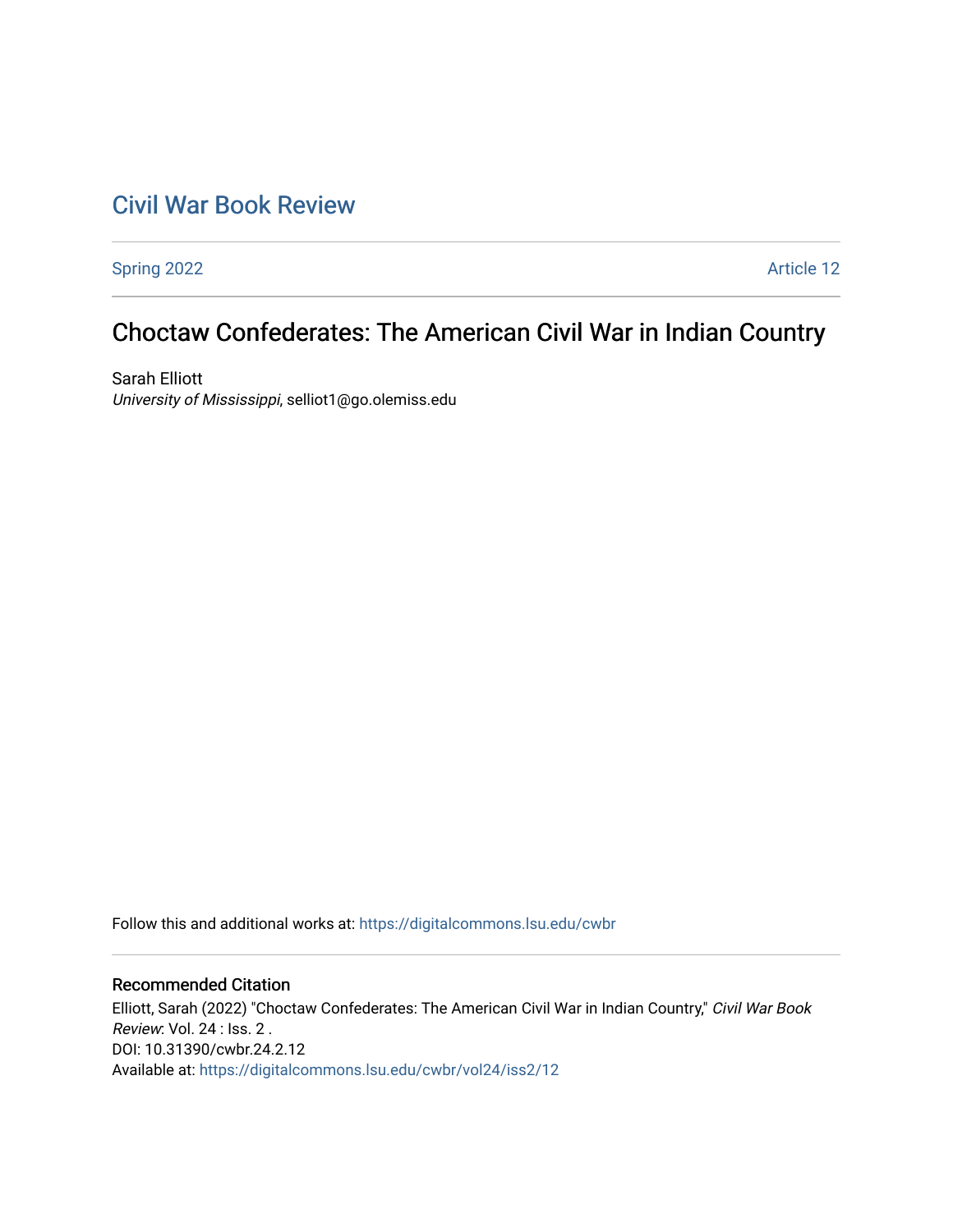## **Review**

### **Elliott, Sarah**

### **Spring 2022**

**Yarbrough, Fay A.** *Choctaw Confederates: The American Civil War in Indian Country*. University of North Carolina Press, 2021. HARDCOVER. \$32.95 ISBN 9781469665115 pp. 280.

Sensing an impending rupture between the federal government and the southern slaveholding states, the Choctaw Nation in Indian Territory declared by February of 1861 that "the natural affections, education, institutions, and interests of our people…indissolubly bind us in every way to the destiny of our neighbors and brethren of the Southern States" (81). The Choctaw Nation negotiated a treaty of alliance with the Confederacy that summer, thereby severing a nearly century-long relationship with the U.S. federal government. Choctaws almost unanimously supported the various southern state governments of the C.S.A. that just three decades prior were complicit in the forced removal of the Five Tribes from their southeastern homelands.

Fay A. Yarbrough's *Choctaw Confederates* illuminates the complex and complicated path to such an alliance, centering Choctaw sovereignty and agency at the heart of her discussion. While Yarbrough has previously written on race and gender in the Cherokee Nation, her focus in this work on the Choctaw Nation in the Civil War provides a much-needed contribution to the existing scholarship on the Civil War in the West and the role of the Five Tribes in the Civil War from their perspective. Though a rich and flourishing field, these studies tend to either synthesize the experiences of the Five Tribes, such as in Mary Jane Warde's landmark *When the Wolf Came*, or overwhelmingly focus on the Cherokee experience. Yarbrough's study has helpfully extricated the unique and understudied Choctaw experience from these syntheses which often speak about the Choctaw and the Chickasaw in the same breath.

By examining the internal factors, rather than only the external pressures, that led the Choctaw towards a Confederate alliance, Yarbrough asserts that by the mid-nineteenth century, Choctaws were in many ways "far more 'southern' than their white contemporaries realized" (7).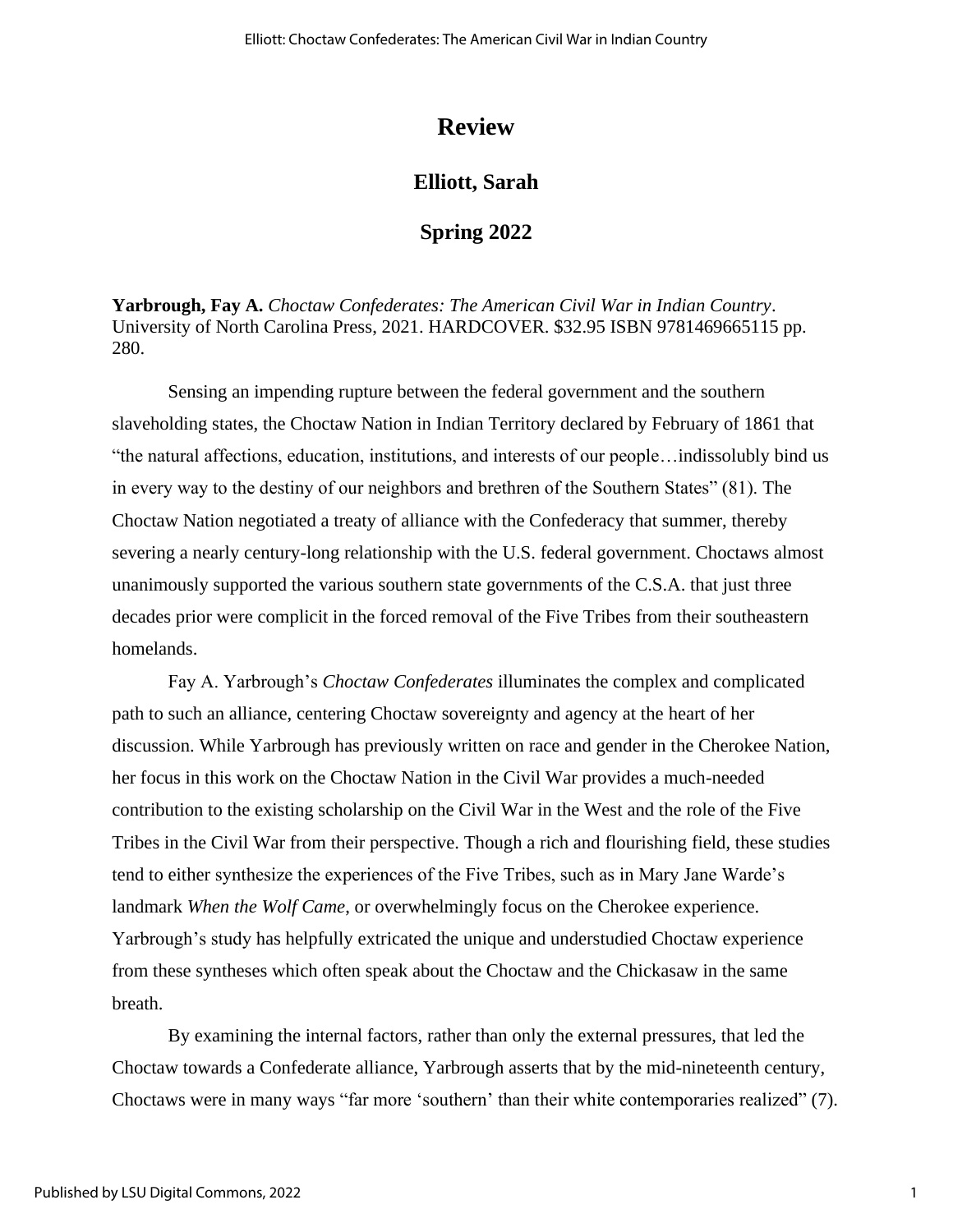At the same time, their commitment to the Confederate cause was motivated by their own interests and desires to maintain their sovereignty. That is, the Choctaw Nation's dependence on chattel slavery and the value they placed on sovereignty mirrored the goals of the Confederacy and made this alliance more probable.

In six roughly chronological chapters, Yarbrough traces how increasingly close interactions with white Americans shifted Choctaw culture over the course of the early nineteenth century. Choctaws adopted and adapted these changes to suit their existing cultural values and to preserve their sovereign identity, and chattel slavery in particular would become one of the main motivations behind Choctaw involvement in the Civil War. External pressures from both the Confederacy and the federal government also played a role, such as the federal government's suspension of annuity payments and removal of federal troops from Indian Territory which thereby violated the Removal Era treaties. Confederate commissioners, in turn, promised to maintain the status quo for the Choctaw by assuming these annuity payments and guaranteeing the protection of slavery and Choctaw sovereignty over their own affairs.

The overarching argument throughout this work posits that Choctaw enthusiasm for the Confederate alliance came from within the nation. Yarbrough effectively supports this claim by examining the Civil War from the Choctaw perspective and revealing why twenty percent of the free Choctaw population served in the Confederate Army. Choctaw men (as well as some individuals who identified as two-spirit, as Yarbrough aptly notes) eagerly enlisted in Choctaw regiments before the Confederacy even secured the Choctaw treaty of alliance because military service also mapped onto existing values of masculinity and rites of passage based on warfare. Yarbrough concludes with a discussion of the Reconstruction Era issues surrounding the legal status of Choctaw freedpeople and their ambiguous social and political existence within the Choctaw nation. She thereby brings her analysis into the present day by noting that descendants of Choctaw freedpeople still struggle for tribal recognition and access to tribal resources due to their ancestors' exclusion from the Dawes Rolls.

This work possesses many strengths, but one of Yarbrough's key contributions centers on her linking of slavery and sovereignty in the Choctaw Nation. Reliance on slave labor and plantation agriculture became a central, integrated tenet of Choctaw society as part of their larger effort to respond to assimilation and the federal "civilization" policy on their own terms during the early 1800s. In addition to adopting a centralized constitutional government, legislation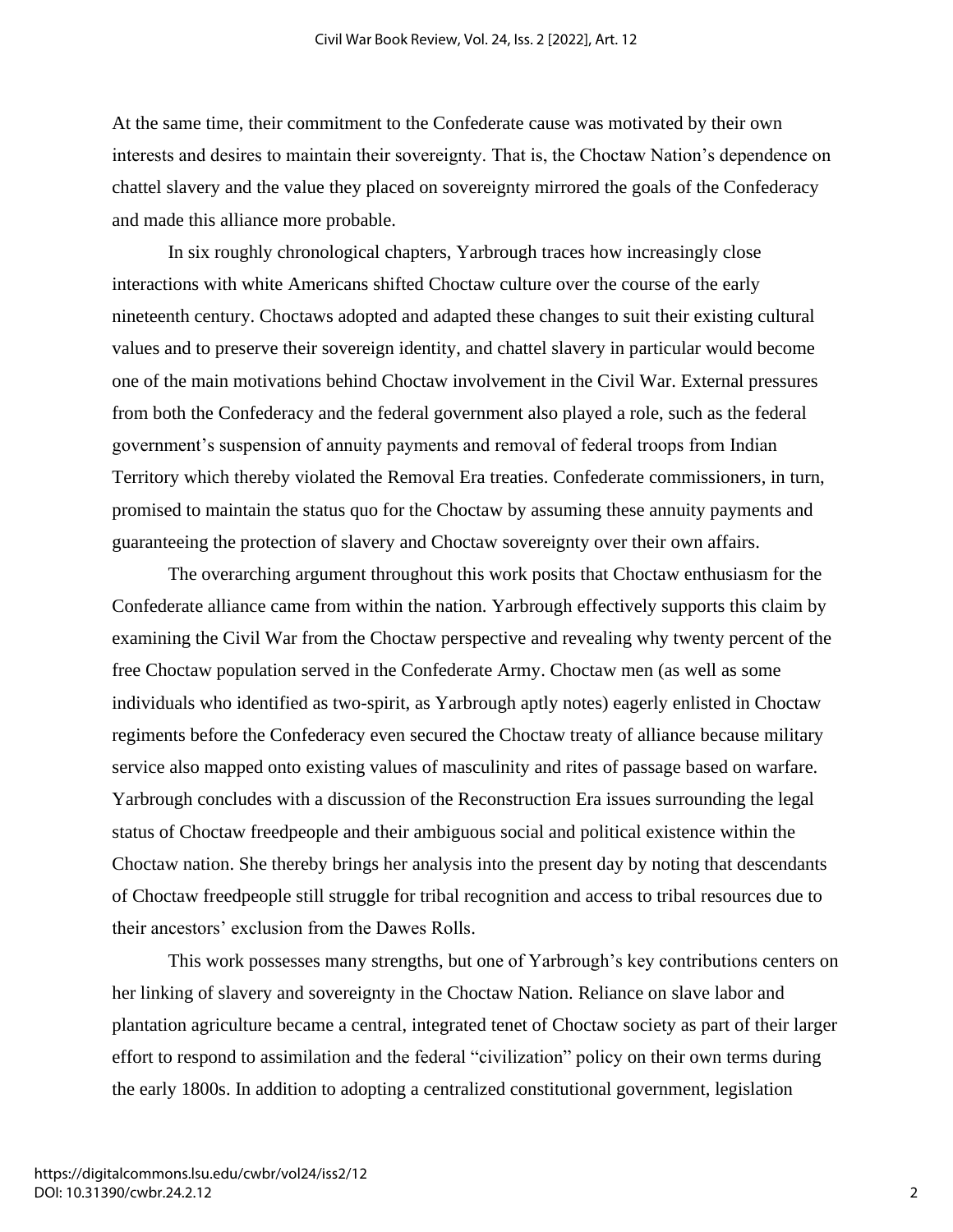regarding private property ownership, fenced-in livestock, and movement towards a more patriarchal rather than matriarchal social and familial organization illustrate the ways in which Choctaws attempted to make themselves more acceptable to white Americans and to thereby evade removal efforts. However, they did so on their own terms, often for their own benefit, and towards the goal of maintaining their collective identity and national sovereignty.

As a result, threats to the institution of slavery in Indian Territory also signaled a threat to Choctaw sovereignty. Direct calls for the dissolution of Indigenous land titles in the 1850s to make way for white settlement came from entities such as the Kansas territorial governor all the way up to Congress and the soon-to-be Secretary of State William Seward. Thus, the Five Tribes recognized that the expansion of an anti-slavery Republican government heightened threats to slavery and tribal sovereignty. Scholars of this era traditionally consider the removal of federal troops from Indian Territory in May of 1861 to be the beginning of the threat of the Civil War consuming Indian Territory, but Yarbrough's analysis shifts the timeline back by several years, at least to Bleeding Kansas.

Though a minor element of this work, the characterization of Creek leader Opothle Yahola and his followers as "loyal" to the federal government speaks to a larger issue in the field of Indigenous participation in the Civil War. Opothle Yahola led a contingent of Indigenous and fugitive slave refugees to southern Kansas to escape the Confederate presence in Indian Territory. Scholars erroneously conflate neutrality among the Five Tribes or resistance to the Confederacy with loyalty to the federal government by default. As demonstrated in Yarbrough's work and many others, Indigenous peoples had a variety of reasons for choosing sides, changing sides, and refusing alliances in this conflict, and they all share the common goal of preserving Indigenous sovereignty. Some of Opothle Yahola's followers even joined the Union Army in 1862, leading the primary sources to similarly refer to these individuals as the "Loyal Indians" or "Loyal Creeks." Upon further research, it appears that Opothle Yahola himself and those of his followers who enlisted allied with the federal government as a means of repelling the Confederate presence in their homelands, not for the preservation of the Union or for the abolition of slavery. Therefore, scholars must evaluate such decisions with the same discretion that they have extended to those Indigenous Americans who allied with the Confederacy.

Yarbrough's transparent discussion of the strengths and potential shortcomings of her source base makes this a particularly useful model for conducting research from the Indigenous